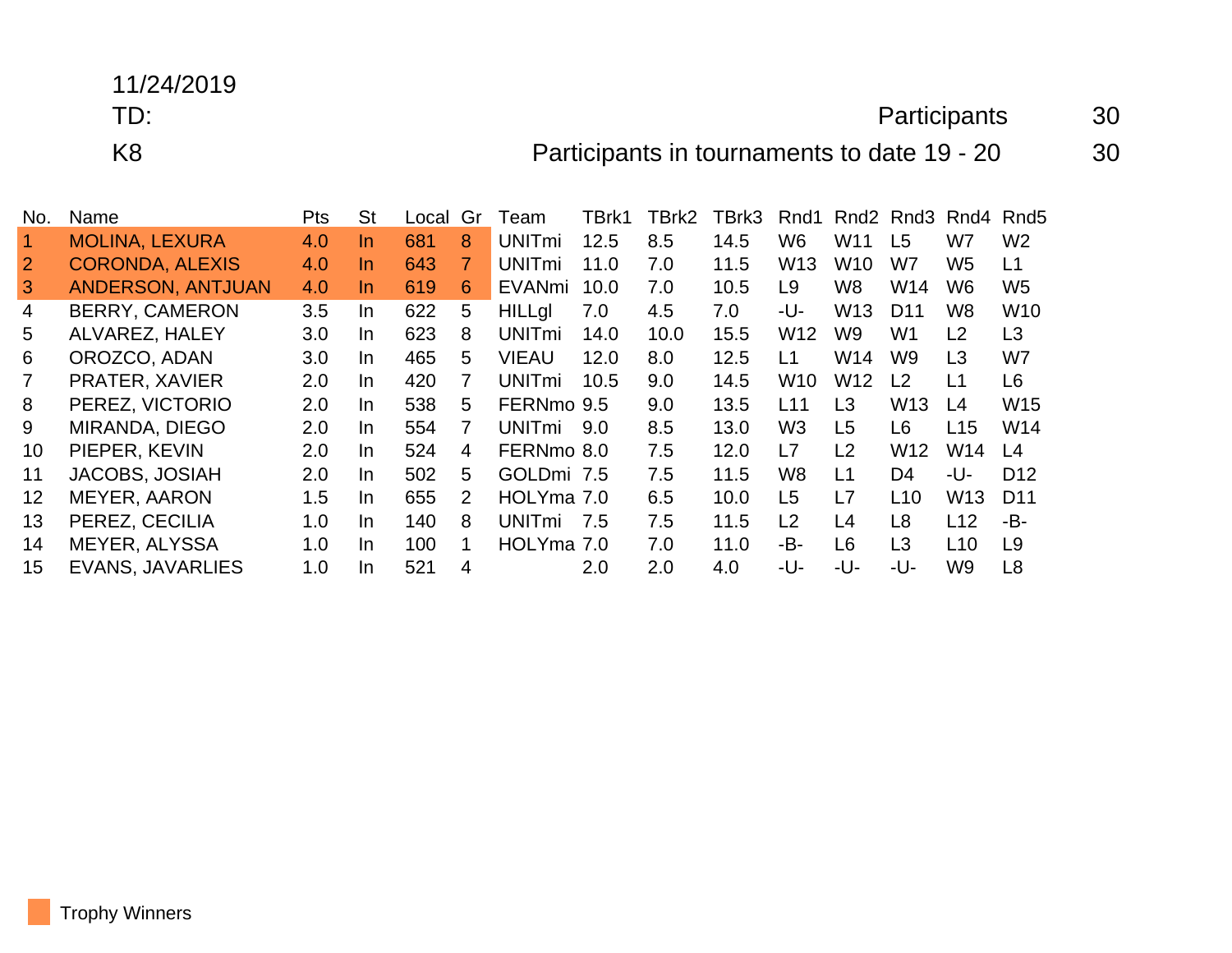|                | K <sub>12</sub>             |            |           |       |    |                          |       |       |       |                 |                 |                 |                 |                  |
|----------------|-----------------------------|------------|-----------|-------|----|--------------------------|-------|-------|-------|-----------------|-----------------|-----------------|-----------------|------------------|
|                | <b>Individual Standings</b> |            |           |       |    |                          |       |       |       |                 |                 |                 |                 |                  |
| No.            | Name                        | <b>Pts</b> | <b>St</b> | Local | Gr | Team                     | TBrk1 | TBrk2 | TBrk3 | Rnd1            | Rnd2            |                 | Rnd3 Rnd4       | Rnd <sub>5</sub> |
|                | <b>EMANUELSON, ETHAN</b>    | 5.0        | In.       | 1466  | 9  | <b>SHORin</b>            | 12.5  | 8.5   | 13.5  | W <sub>12</sub> | W7              | W4              | W <sub>2</sub>  | W <sub>5</sub>   |
| $\overline{2}$ | <b>MORALES, RAFAEL</b>      | 4.0        | In.       | 1408  | 8  | <b>UNITmi</b>            | 15.0  | 10.0  | 17.0  | W <sub>9</sub>  | W <sub>6</sub>  | W <sub>3</sub>  | L1              | W4               |
| 3              | <b>GULBRONSON, ZAHNI</b>    | 4.0        | In.       | 1301  | 9  | <b>SHORin</b>            | 11.5  | 7.5   | 13.5  | W <sub>5</sub>  | W <sub>8</sub>  | L <sub>2</sub>  | W <sub>10</sub> | W9               |
| 4              | <b>RUPLINGER, AARON</b>     | 3.0        | In.       | 1341  | 8  | FRANwe 13.5              |       | 8.5   | 15.0  | W <sub>11</sub> | W <sub>10</sub> | L1              | W <sub>8</sub>  | L <sub>2</sub>   |
| 5              | HERVEY-PETERS, TRAMELL      | 3.0        | In.       | 978   | 7  | <b>SILOmi</b>            | 12.5  | 7.5   | 13.5  | L <sub>3</sub>  | W14             | W <sub>12</sub> | W7              | L1               |
| 6              | HERVEY-PETERS, TRA-LYN      | 3.0        | In.       | 1057  |    | <b>SILOmi</b>            | 10.5  | 6.5   | 12.0  | W <sub>15</sub> | L <sub>2</sub>  | L <sub>10</sub> | W <sub>11</sub> | W <sub>8</sub>   |
|                | HILDEMAN, JONAH             | 2.5        | In.       | 1008  | 6. | GOLDmi 5.5               |       | 5.5   | 11.5  | W <sub>13</sub> | L <sub>1</sub>  | D <sub>11</sub> | L5              | W <sub>12</sub>  |
| 8              | <b>MAYORGA, JAYDEN</b>      | 2.0        | In.       | 986   | 9  | <b>UNITmi</b>            | 8.0   | 7.0   | 12.0  | W14             | L <sub>3</sub>  | W <sub>13</sub> | L4              | L <sub>6</sub>   |
| 9              | <b>ACOSTA, ISAIAH</b>       | 2.0        | In.       | 792   | 7  | <b>UNITmi</b>            | 7.5   | 6.5   | 11.5  | L <sub>2</sub>  | L11             | W14             | W <sub>13</sub> | L <sub>3</sub>   |
| 10             | ORTIZ, DIEGO                | 2.0        | In.       | 1031  | 9  | <b>UNIT<sub>mi</sub></b> | 7.0   | 7.0   | 11.0  | -U-             | L4              | W <sub>6</sub>  | L3              | W <sub>13</sub>  |
| 11             | <b>MORALES, ANTONIO</b>     | 1.5        | In.       | 887   | 8  | <b>UNIT<sub>mi</sub></b> | 8.5   | 7.5   | 11.5  | L4              | W9              | D7              | L <sub>6</sub>  | L14              |
| 12             | <b>VALDES, MOISES</b>       | 1.0        | In.       | 892   | 9  | <b>UNITmi</b>            | 7.5   | 6.5   | 12.5  | L1              | L <sub>13</sub> | L <sub>5</sub>  | W14             | L7               |

 WASHINGTON, JAYDEN 1.0 In 763 5 SILOmi 7.5 6.5 10.0 L7 W12 L8 L9 L10 SRIVATHSAN, HRISHIKESH 1.0 In 746 6 BURLbr 6.5 5.5 9.5 L8 L5 L9 L12 W11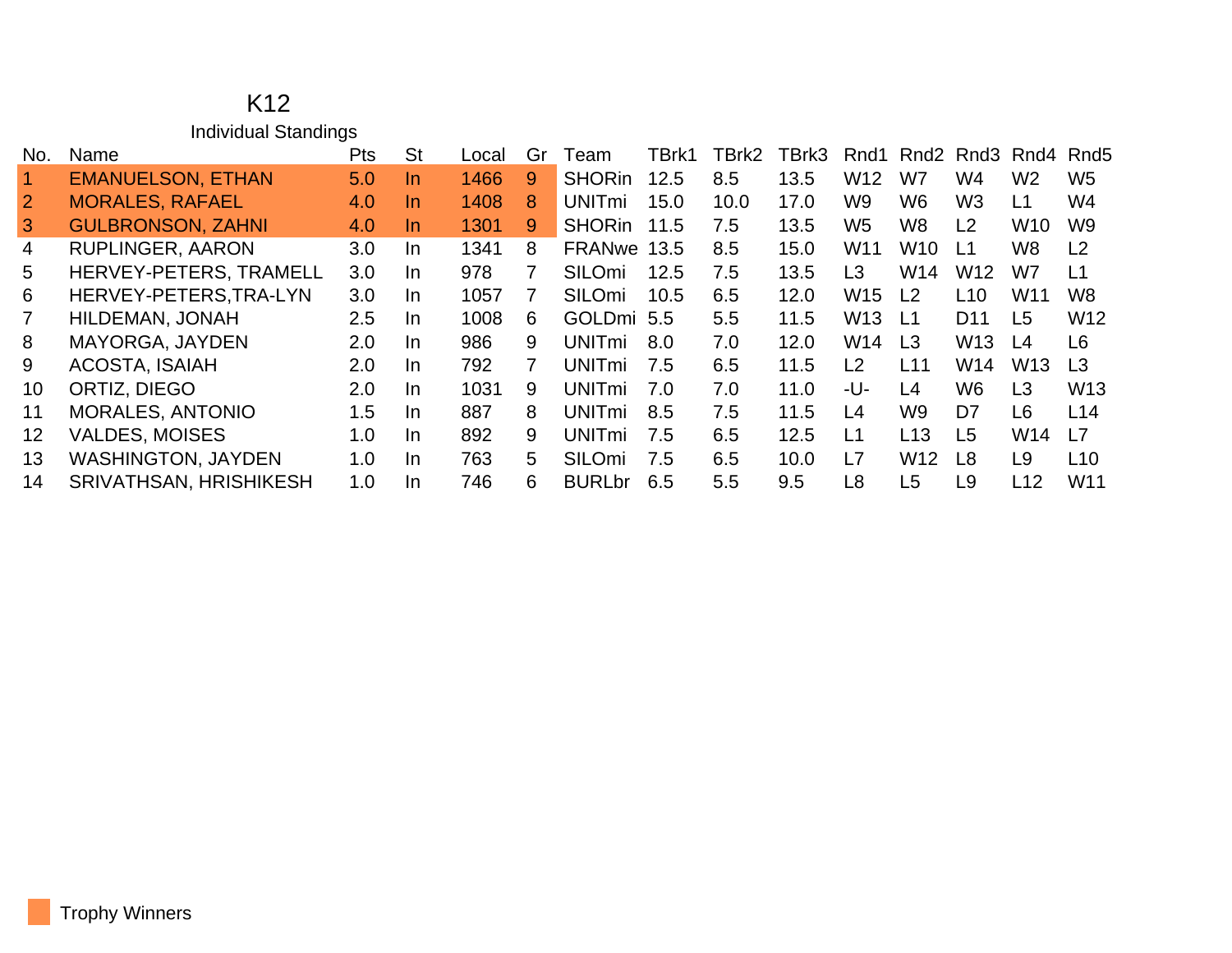| K8                    |
|-----------------------|
| <b>Team Standings</b> |

| <b>PIC</b>     | Name (Players: Top 4 used)        | Score | Med  | Solk | SBx2 | Cum  |
|----------------|-----------------------------------|-------|------|------|------|------|
| $\mathbf{1}$   | UNITED COMMUNITY CENTER (6)       | 13.0  | 34.5 | 56.0 | 60.0 | 47.0 |
|                | MOLINA, LEXURA (4.0,681)          |       |      |      |      |      |
|                | CORONDA, ALEXIS (4.0,643)         |       |      |      |      |      |
|                | ALVAREZ, HALEY (3.0,623)          |       |      |      |      |      |
|                | PRATER, XAVIER (2.0,420)          |       |      |      |      |      |
| $\overline{2}$ | FERNWOOD MONTESORI, Milwaukee (2) | 4.0   | 16.5 | 25.5 | 10.0 | 9.0  |
|                | PEREZ, VICTORIO (2.0,538)         |       |      |      |      |      |
|                | PIEPER, KEVIN (2.0,524)           |       |      |      |      |      |
| 3              | HOLYLAND CATHOLIC, MALONE (2)     | 2.5   | 13.5 | 21.0 | 3.5  | 6.5  |
|                | <b>MEYER, AARON (1.5,655)</b>     |       |      |      |      |      |
|                | MEYER, ALYSSA (1.0,100)           |       |      |      |      |      |